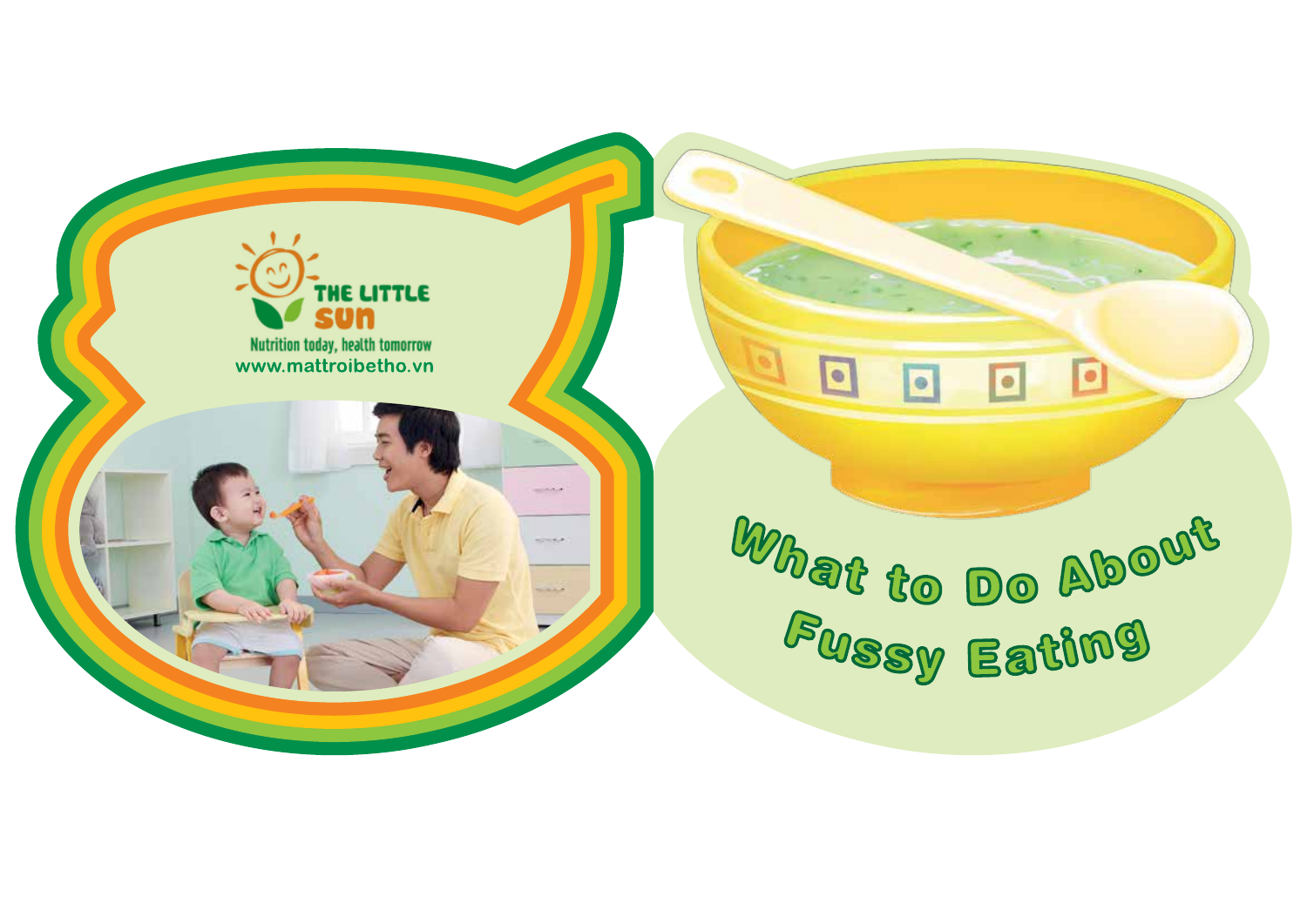THE DONG VAT MAU DO

**Try some of the following tips from counselors at the Mattroibetho IYCF counseling service.** 

**What you can do to prevent fussy eating**

### **a Nutrition**

**1**

 $\cdot \infty$ 

Start complementary feeding at the right time – at 6 months (180 days). Do not introduce complementary foods too early or too late.



- $\Im$  Give your child the right amount of food as recommended for his or her age. Do not overwhelm your child with too much food.
- $\sqrt{\frac{1}{2}}$  Try to feed your child on time.
- $\Im$  Give a variety of foods. Your child needs adequate vitamins and minerals to grow and protect against illness.

## **b Eating atmosphere and environment**

Create a warm and fun atmosphere  $\sqrt{\gamma}$ during eating time. Feeding times

 $\chi$  Do not force, scold, or threaten your child to eat. Reduce distractions such as watching TV, playing, or walking around while eating.

 $\sum_{i=1}^{N}$  Be patient and encourage children to eat.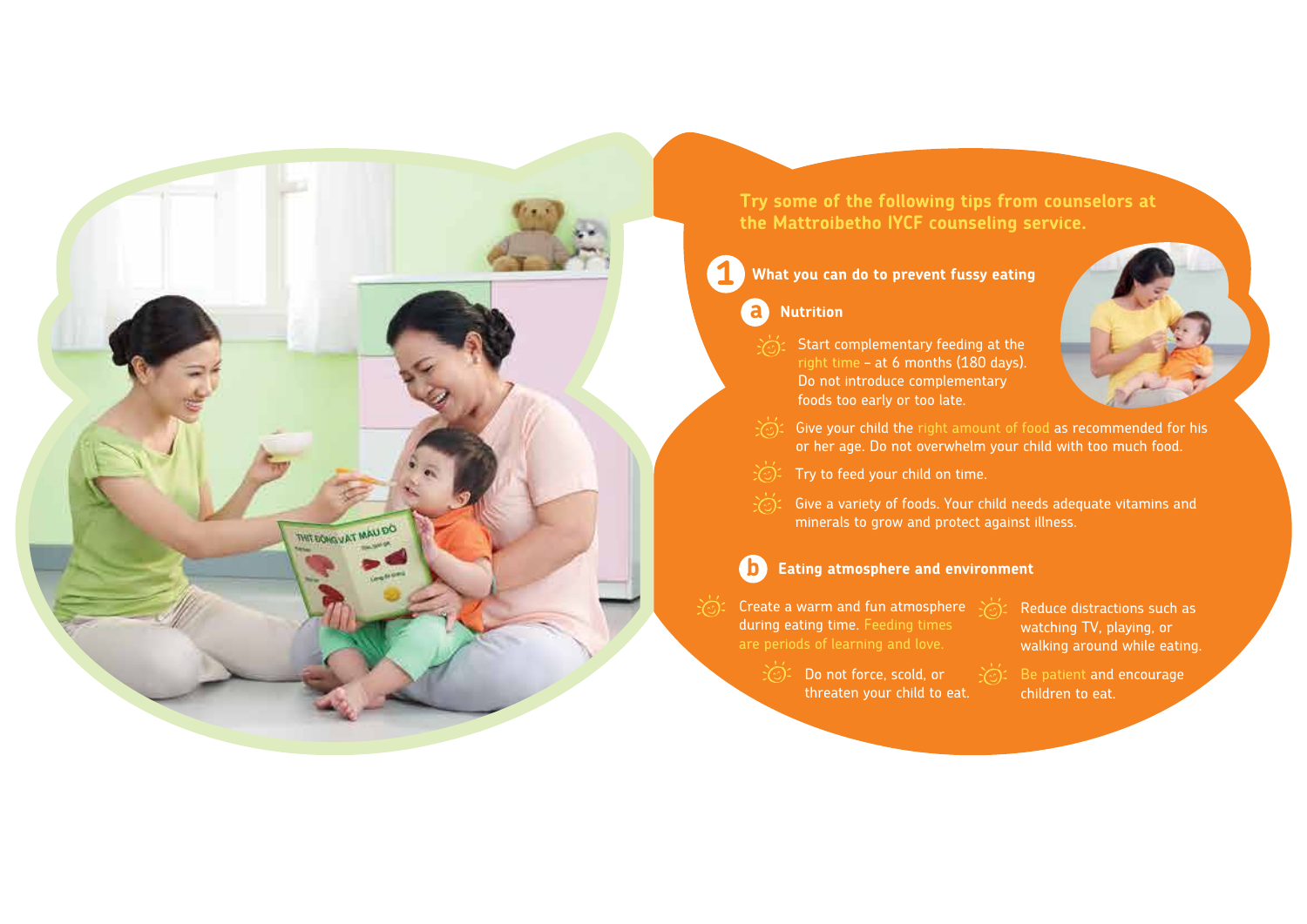**When your child shows signs of fussy eating, here are things you can do: 2**

 $\approx$ 

# **a Food preparation**

Instead of giving the same foods every day, give a variety of foods and ones the child likes. A monotonous diet can cause eating problems.

Give foods with different ingredients - not too much starch or protein.

 $-62$ Offer a variety of tastes and textures to stimulate appetite.

 $\sqrt{\frac{1}{2}}$  Use colorful foods that are attractively displayed and have appealing smells.

 $\frac{1}{2}$  If your child rejects a food, don't worry. Introduce it again later.

 $\Im$  Serve colorful foods in small soft pieces so your child can eat without assistance.

 $\sqrt{\frac{1}{2}}$  Give the child many smaller meals or snacks per day. This is more effective than sitting down to big meals.

## **b Feeding methods**

 $\frac{1}{2}$  Please don't fill your child's stomach with foods like chips, juice, water and other liquids, biscuits, and candy. These foods can spoil a child's appetite and interest in nutritious foods. Also, they give energy but no vitamins or minerals.

 $\Im$  Feed when the child is hungry. Try waiting until your child is hungry and requests food.

 $\frac{1}{2}$  Let your child do some activities. exercise, or take a bath before feeding.

 $\sum_{n=1}^{\infty}$  Let your child eat with you and the whole family. You can taste your child's food and let your child try your food. Make compliments about the food and be happy, offering encouragement.

> $\sum_{i=1}^{N}$  Let your child pick up food without your help.

> > $\frac{1}{2}$  Praise you child for eating, even if it's only a small meal.